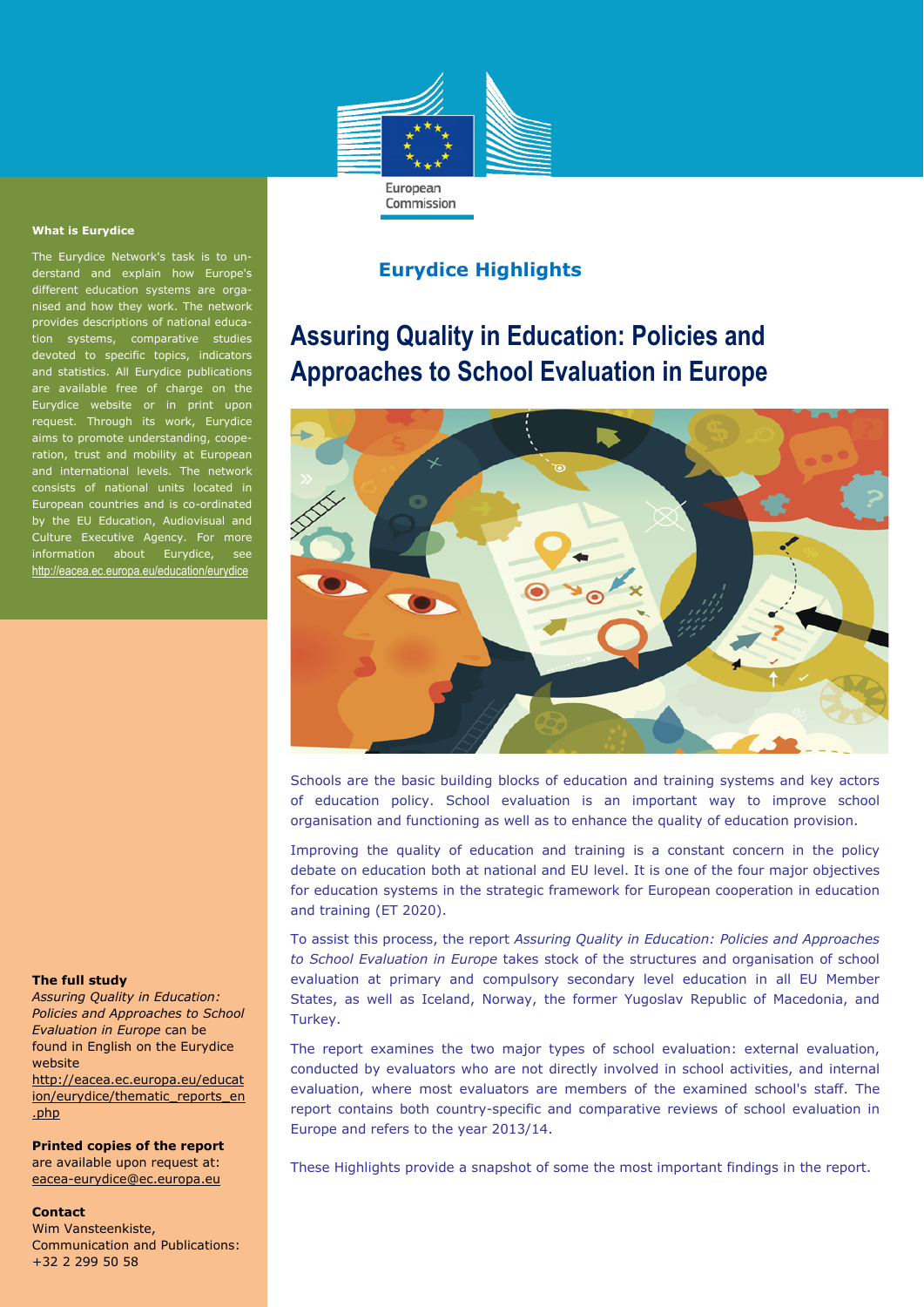# **External school evaluation is carried out in 26 European countries**

External evaluation of schools is currently carried out in 31 education systems located in 26 countries. External evaluation focuses on the school as an entity and essentially aims to monitor and improve its quality. In most cases, external school evaluation assesses a broad range of school activities, such as educational and management tasks, student outcomes, the quality of teaching, and compliance with regulations. The exact areas monitored differ from one country to the next. In most systems, evaluation criteria are set at central level and outline not only what the external evaluation should focus on but also define what a 'good' school would look like according to a set of standards.

*Status of external school evaluation according to central/top level regulations, full-time compulsory general education, 2013/14* 



#### **The main steps of the external school evaluation process are the same in all European countries**

While the scope and range of activities evaluated can differ from one country to the next, the implementation aspects of external school evaluation are very similar across Europe. The process is largely based on a three step approach: (1) preliminary analysis, (2) site visits, and (3) reporting. Six education systems (Denmark, Ireland, the Netherlands, Sweden, the United Kingdom – England and Northern Ireland) incorporate a risk assessment as a very first step with the aim of focusing evaluation efforts on schools that seem to perform below standard or choosing among different typologies of inspection. 'Site visit' are a common pattern to all external school evaluation processes and are meant to provide evaluators with first-hand evidence of school performance and functioning. During such visits evaluators consult school documents, observe teaching practices, and discuss with in-school actors and, if foreseen, with external stakeholders. The third 'reporting' phase consists of preparing a final school evaluation report.

### **Remedial actions are the most common outcome of external school evaluation**

Outcomes of external school evaluation can be slotted into three broad categories: remedial actions, disciplinary actions, and profile-raising actions. Of the three, remedial actions are by far the most common. They aim at addressing weaknesses found or at rectifying breaches in the regulations. In some systems, when remedial actions do not reach their goal, education authorities apply disciplinary measures which can target the school as a whole or in rare cases specific individuals. In six

education systems (France, Lithuania, Poland, and the United Kingdom – England, Wales, Northern Ireland) external evaluations are used not only to find flaws in schools performances, but also to identify strengths and good practices, and to make them visible to the larger education community. This profile-raising approach supports a culture of positive feedback, visibility of what works, and can initiate a mechanism of peer-learning with positive returns on the entire education system.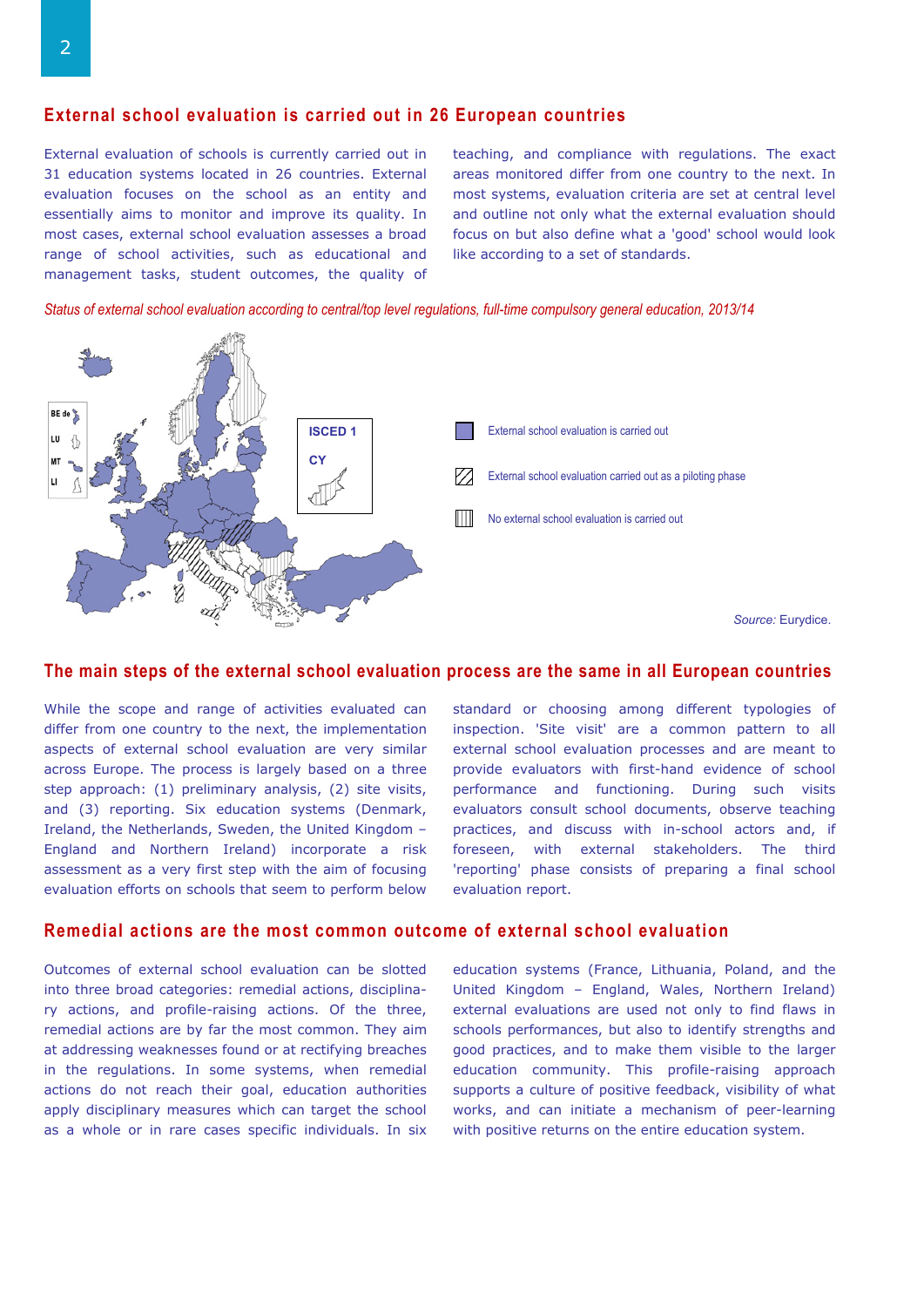

#### *Outcomes of external school evaluation, full-time compulsory general education, 2013/14*

*Source:* Eurydice.

### **Most countries make their final external evaluation reports public**

External evaluation reports are handled in one of three ways across Europe: (1) the final report is made public, (2) the report is distributed with certain restrictions (e.g. only upon request), or (3) it is not made public. While only a few systems (Belgium – French Community, Denmark, Spain, Cyprus for lower secondary education, Hungary, Austria, and Turkey) do not make their reports public, all others fall into one of the first two categories. Publishing school evaluation reports provides an important source of information for school stakeholders,

which may contribute to generate quality improvement. Besides, in systems where parents and pupils have the right to choose their school, as for example in the Netherlands or some parts of the UK, publishing school evaluation reports allows parents and pupils to access data on the school and make an informed choice. However, this can also trigger market-like dynamics by enhancing competition for students among schools. In fact, in most countries free school choice and publication of external evaluation findings do not coexist.

*Distribution of external evaluation reports of single schools, full-time compulsory general education, 2013/14* 



## **Internal school evaluation is compulsory in 27 education systems**

Internal school evaluation is a process initiated and carried out by schools themselves to evaluate their own quality. It is primarily performed by members of school staff, and, in some cases, in collaboration with other school stakeholders, such as students, parents, or members of the local community. Internal school evaluations can deal with any aspect of school life, from the school's pedagogical approach to its administration.

Over the past decade, a number of countries have shifted from recommending internal school evaluation to making it compulsory. As a result, internal school evaluation is now obligatory in 27 education systems. Where it is not compulsory, it is generally recommended, with the exception of Bulgaria and France (primary school level) where it is neither recommend nor compulsory.